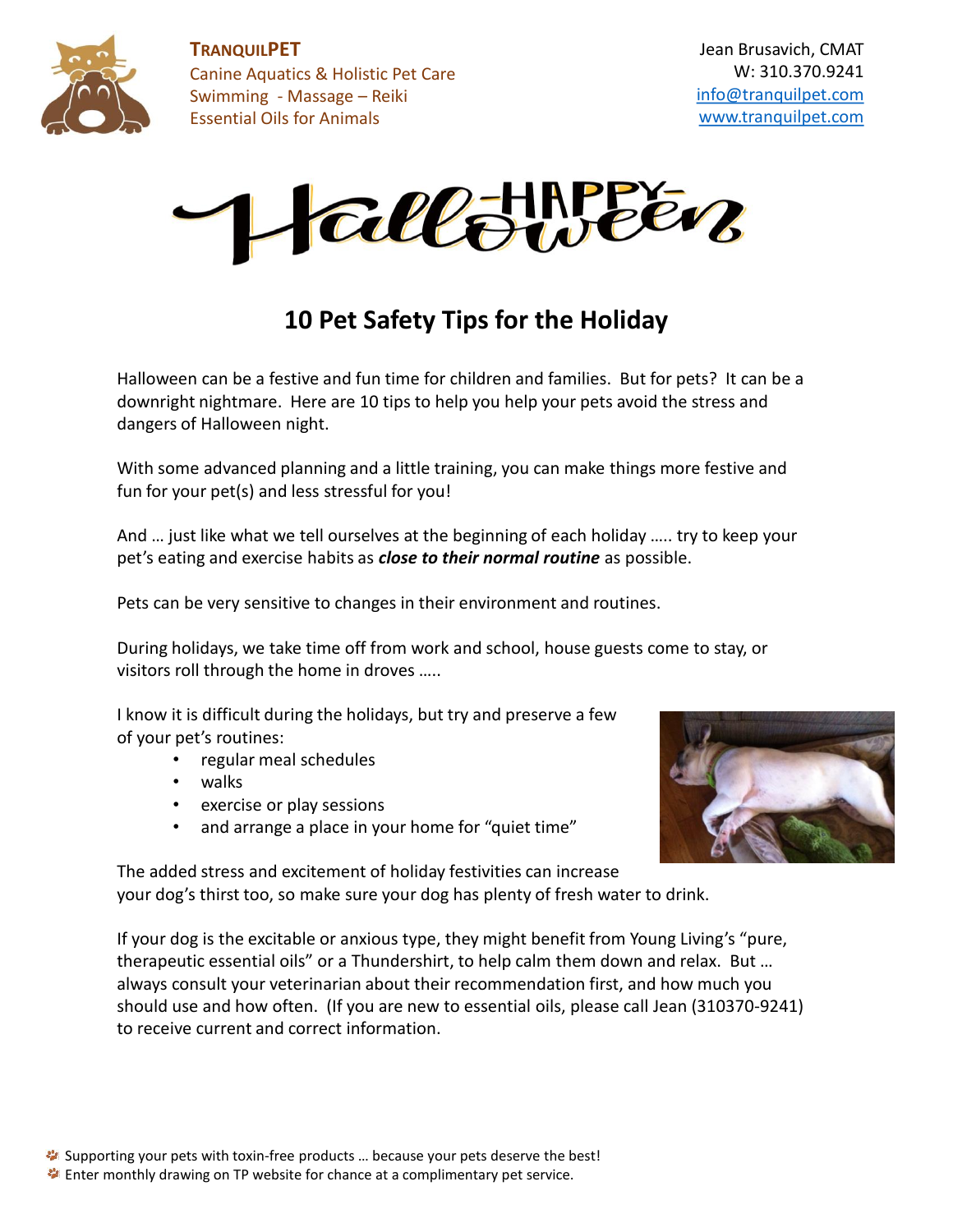

**TRANQUILPET** Canine Aquatics & Holistic Pet Care Swimming - Massage – Reiki Essential Oils for Animals

**1. Trick-or-treat candies are not for pets.** All forms of chocolate -- especially baking or dark chocolate - can be dangerous, even lethal, for dogs and cats.

Symptoms of [chocolate poisoning](http://www.petmd.com/dog/conditions/digestive/c_multi_chocolate_toxicity) may include: (see last page for a more complete list of symptoms)

- vomiting
- Ø. diarrhea
- rapid breathing
- increased heart rate
- seizures

Halloween candies containing the artificial sweetener xylitol can also be poisonous to dogs. Even small amounts of xylitol can cause a sudden drop in blood sugar and subsequent loss of coordination and seizures. And while xylitol toxicity in cats has yet to be established, it's better to be safe than sorry.

If you suspect your pet has ingested any of these items or any other questionable substance, call your veterinarian, Pet Poison Helpline or ASPCA for assistance. Accurate and timely identification of the suspected substance is very important. Having the container, package, or label in hand will save valuable time and may save the life of your pet.

# WHAT TO DO IF YOUR PET HAS INGESTED A TOXIN

Be sure to have all information ready for your veterinarian, including the type of toxin (it's helpful to bring the toxin's container along) and your pet's basic information (breed, weight, etc.). It is also helpful to collect anything that your pet may have chewed or vomited in a sealable plastic bag.

Contact Your Veterinarian or the ASPCA's Animal Poison Control Center or Pet Poison Helpline.

Be prepared - always keep your veterinarian's phone number as well as the phone number of the closest 24 hour emergency vet clinic close at hand. If your pet is not exhibiting any symptoms just yet or there is not a 24hour vet hospital nearby, you may want to call the poison control center.



Supporting your pets with toxin-free products ... because your pets deserve the best! **Enter monthly drawing on TP website for chance at a complimentary pet service.**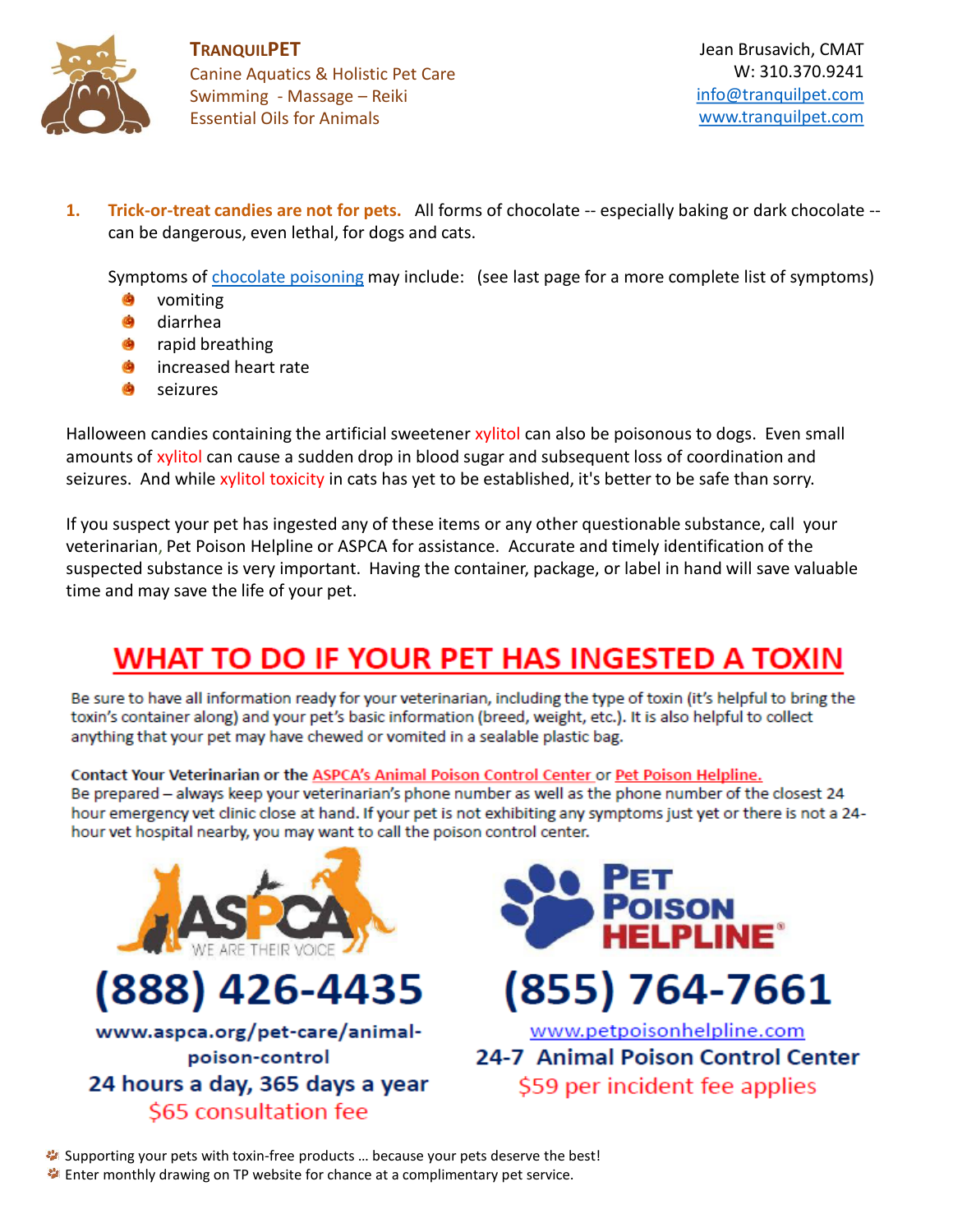

- **2. Don't leave pets out in the yard on Halloween.** Surprisingly, vicious pranksters have been known to tease, injure, steal, and even kill pets on Halloween night.
- **3. Keep pets confined and away from the door.** Not only will your door be constantly opening and closing on Halloween, but strangers will be dressed in unusual costumes and yelling loudly for their candy. This, of course, is scary for our furry friends.

Dogs are especially territorial and may become anxious and growl at innocent trick-or-treaters. Putting your dog or cat in a secure room away from the front door will also prevent them from darting outside into the night … a night when no one wants to be searching for a lost loved one.

- **4. Keep your outdoor cats inside several days before and several days after Halloween.** Black cats are especially at risk from pranks or other cruelty-related incidents. In fact, many shelters do not adopt out black cats during the month of October as a safety precaution.
- **5. Keep Halloween plants such as pumpkins and corn out of reach.** Although they are relatively nontoxic, such plants can induce gastrointestinal upset should your pets ingest them in large quantities. Intestinal blockage can even occur if large pieces are swallowed. And speaking of pumpkins …
- **6. Don't keep lit pumpkins around pets.** Should they get too close, they run the risk of burning themselves or knocking it over and causing a fire.
- **7. Keep wires and electric light cords out of reach.** If chewed, your pet could cut him/herself on shards of glass or plastic, or receive a possibly life-threatening [electrical shock.](http://www.petmd.com/dog/emergency/accidents-injuries/e_dg_electric_shock)
- **8. Don't dress your pet in a costume unless you know they'll love it.** If you do decide that your pet needs a costume, make sure it isn't annoying or unsafe. It should not constrict movement, hearing, or the ability to breathe or bark and meow.
- **9. Try on pet costumes before the big night.** If they seem distressed, allergic, or show abnormal behavior, consider letting them go in their "birthday suit". Festive bandanas usually work for party poopers, too.
- **10. IDs, please!** If your dog or cat should escape and become lost, having the proper identification will increase the chances that they will be returned. Just make sure the information is up-to-date, even if your pet has an embedded microchips.

## **HAVE A SAFE AND FUN HALLOWEEN**

**Enter monthly drawing on TP website for chance at a complimentary pet service.**